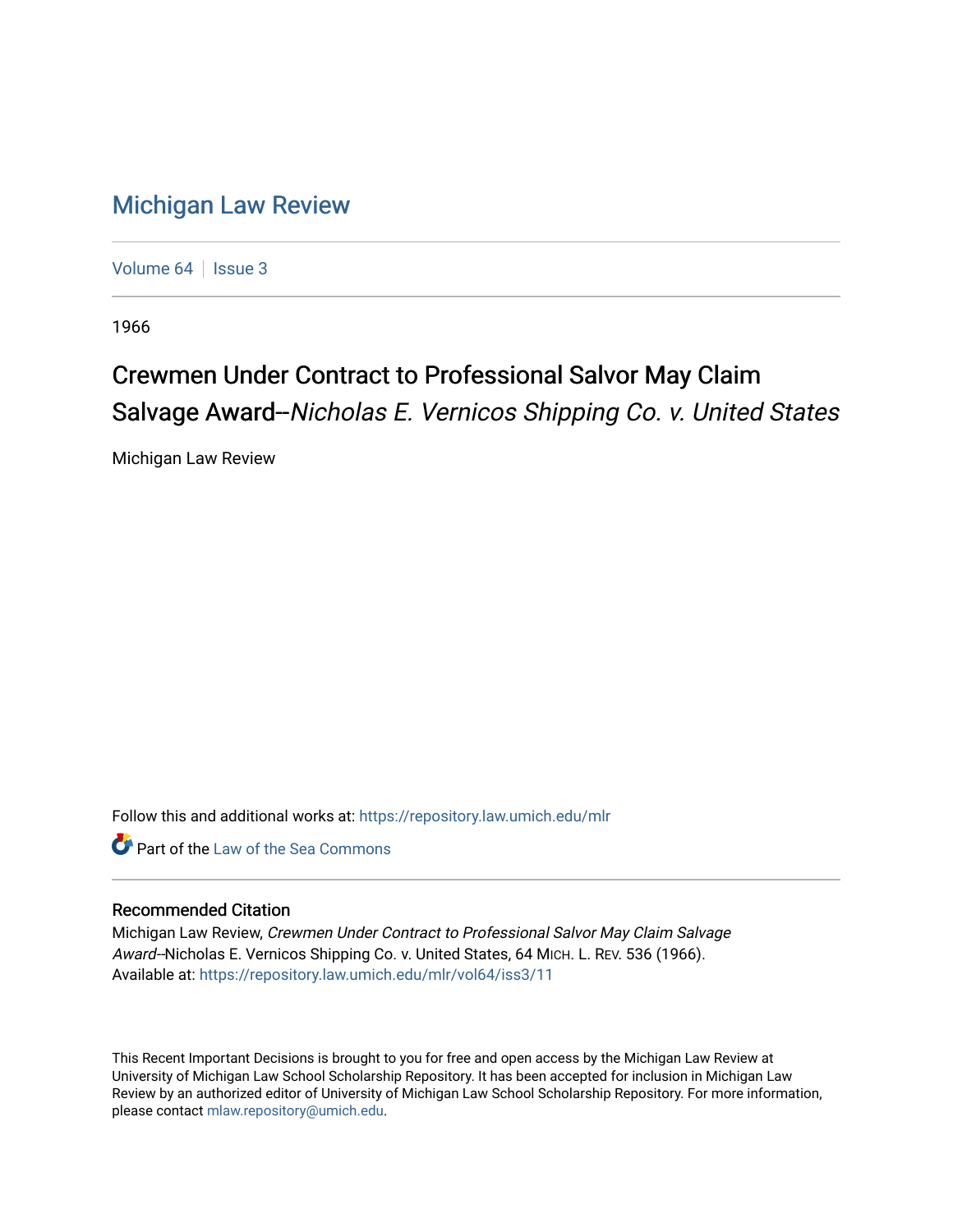## **Crewmen Under Contract to Professional Salvor May Claim Salvage** *Award-Nicholas E. Vernicos Shipping* **Co.** *v. United States\**

Several United States Navy store ships imperiled during a violent squall off the Greek coast were aided by two tugs outfitted with special salvage equipment and owned by Greek companies terming themselves professional salvors. The tug crewmen were the firms' fulltime employees; they were expected to undertake salvage work when available and to engage in ordinary harbor towing between salvage operations. The owners sued the United States on behalf of themselves and their crews to recover compensation for assisting the Navy. The district court, finding that the store ships had been ren• dered a salvage service, made separate awards to the owners and to each crewman aboard the Greek vessels during the operation.1 **On**  appeal to the Court of Appeals for the Second Circuit, *held,* affirmed. The crewmen of a vessel owned by a professional salvor who engage in salvage on a regular but non-exclusive basis may receive modest salvage awards when the "conscience of admiralty" is moved to grant them.

A salvage service is any voluntary assistance which is at least partially successful in relieving property upon navigable waters from impending peril.2 The one who gives aid of this nature is a salvor, and his compensation is a salvage award, payment of which is secured by an automatic lien upon the salvaged property.<sup>8</sup> Because courts have long realized that a general willingness to rescue distressed property at sea is beneficial to the shipping industry, salvage awards have been consistently liberal.4 Originally only those persons who had physically participated in a salvage venture and had borne the brunt of the hazards involved were entitled to awards. As the vessels from which the salvors worked became more expensive, it seemed advisable to make awards to the owners in order to induce them to risk their capital in salvage operations. At the same time, crew awards were reduced, since the more modern vessels were safer and most of the dangerous phases of an operation were accomplished by machinery. At present the owner's award is generally larger than that of all the crewmen combined.5 While much salvage is still ac• complished by chance rescuers, there are a number of vessels in service today specially outfitted for salvage work, manned by full-

<sup>• 349</sup> F.2d 465 (2d Cir. 1965) (hereinafter cited as principal case).

I. Nicholas E. Vemicos Shipping Co. v. United States, 223 F. Supp. 116 (S.D.N.Y. 1963).

<sup>2.</sup> The Clarita and The Clara, 90 U.S. (23 Wall.) I (1874).

<sup>3.</sup> Jacobson v. Panama Ry., 266 Fed. 344 (2d Cir. 1920).

<sup>4.</sup> See The Lamington, 86 Fed. 675 (2d Cir. 1898).

<sup>5.</sup> See generally GILMORE 8: BLACK, ADMIRALTY §§ 8-11 (1957).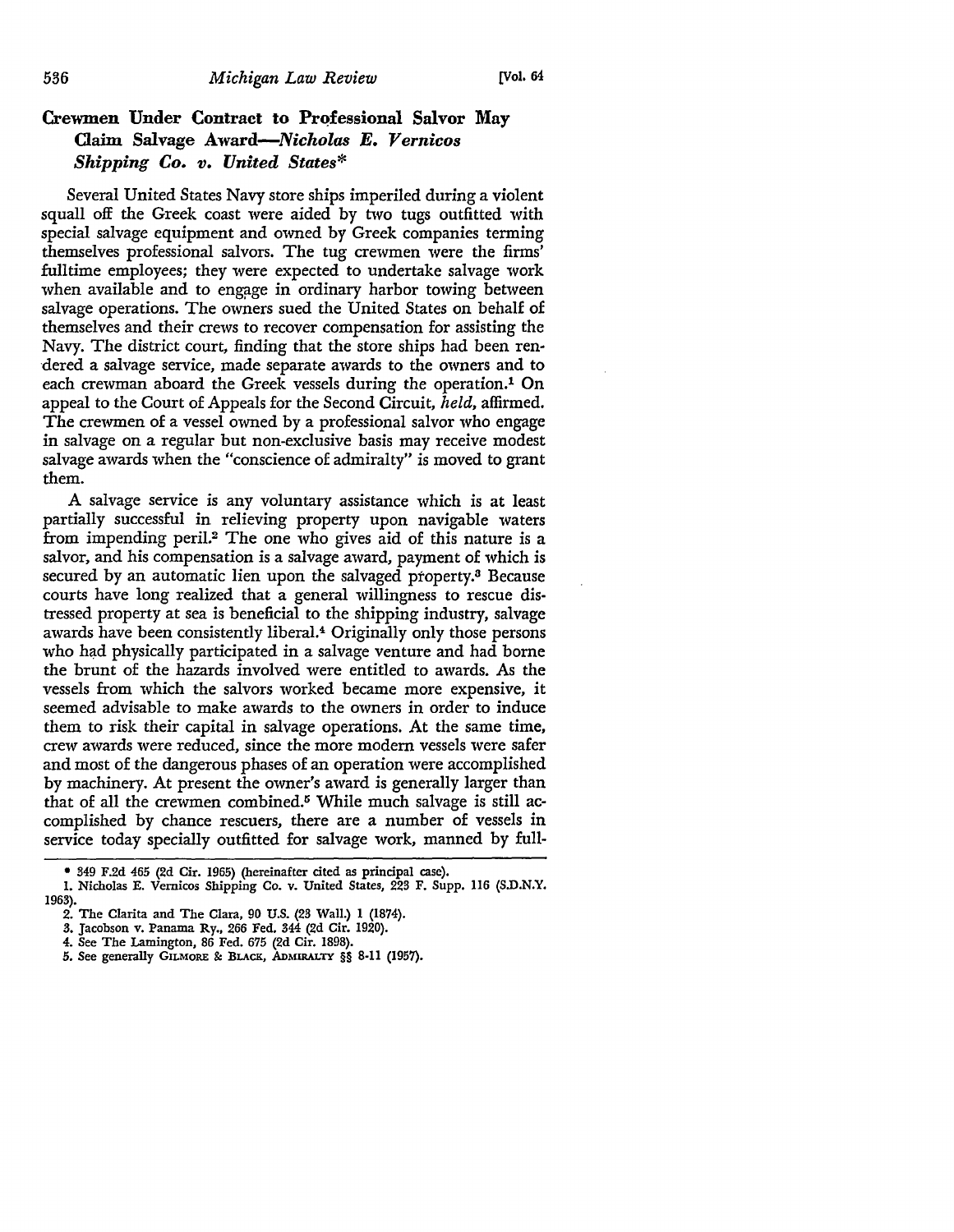time crews, and kept ready for immediate service. Their owners normally receive generous awards because these craft are unusually efficient. <sup>6</sup>

At issue in the principal case was the right of members of the crew of two such professional salvage vessels to claim a salvage award. The court reviewed the few precedents on the question but dismissed them as inconclusive. In this the court was correct, for a thorough survey reveals that the prior cases contain nothing but conclusions or dicta supported only by misinterpretations of previous cases.<sup>7</sup> The court then attempted to evaluate the equities of the parties.<sup>8</sup> Testimony showed that the wage rate of the tugs' crewmen was lower than that of their counterparts on conventional Greek harbor tugs, even though the former regularly worked at ordinary harbor towage between salvage operations. The court believed, however, that this evidence, even if accurate, could give rise to either of two inferences. A lower pay scale, while possibly indicating the crewmen's expectation of receiving salvage awards, might, on the other hand, merely show their willingness to work for lower compensation.<sup>9</sup> It further appeared that, generally speaking, the risk of physi-

Apparently the leading case for the proposition that a professional crewman can waive his claim to a salvage award is The Cetewayo, 9 Fed. 717 (E.D.N.Y. 1881). The court did not explain the proposition; it did refuse, however, to find a waiver because there was no showing that the crew engaged in salvage on a regular basis. The court in The Celtic Chief, 4 Hawaii Fed. 299 (9th Cir. 1916), suggested that a waiver was not **to** be implied merely from the fact that a seaman was a professional salvage crewman, and allowed a crew award because no evidence of actual waiver had been introduced. The Arakan, 283 Fed. 861 (N.D. Cal. 1922), cited in the principal case, stated by way of dicta, unsupported by either authority or reasoning, that professional salvage crewmen are ineligible for awards.

8. Admiralty courts have traditionally used broad discretion in determining the amount of salvage awards. See 33 LAW MAGAZINE & REV. 300 (1908). It is not surprising, therefore, that the court in the principal case considered relying upon its sense of fairness when forced to determine eligibility for an award.

9. The court did not suggest why the crews would be willing to accept the lower rate of compensation. In some instances professional salvage crewmen receiving regular wages work at salvage only occasionally, remaining idle between operations. See generally NORRIS, SALVAGE § 81, at 134 n.10 (1958). In the principal case, however, the crewmen worked full time, engaging in harbor towage when salvage work was unavailable. Principal case at 471.

<sup>6.</sup> See The Lamington, 86 Fed. 675 (2d Cir. 1898).

<sup>7.</sup> One of the earliest cases bearing on the question of professional crew awards is Bowley v. Goddard, 3 Fed. Cas. 1072 (No. 1736) (D. Mass. 1867), where the court noted in a dictum that, although the crewmen of the salvage vessel involved in the litigation had contracted for specified wages to cover all their services, they still acted voluntarily in assisting the salvaged vessel. In The Camanche, 75 U.S. (8 Wall.) 448 (1869), the Court held that the owner's right to an award did not abate because his professional crew had made no claim. It did not go to the merits of the professional crew award question. Relying upon this decision the court in Browning v. Baker, 4 Fed. Cas. 453 (No. 2041) (E.D. Va. 1875), ruled that the crew's failure to claim a share of the award indicated its concession of the entire award to the owner. In dictum, however, the court suggested that no crew award would have been permissible because the seamen were under contract with the owner.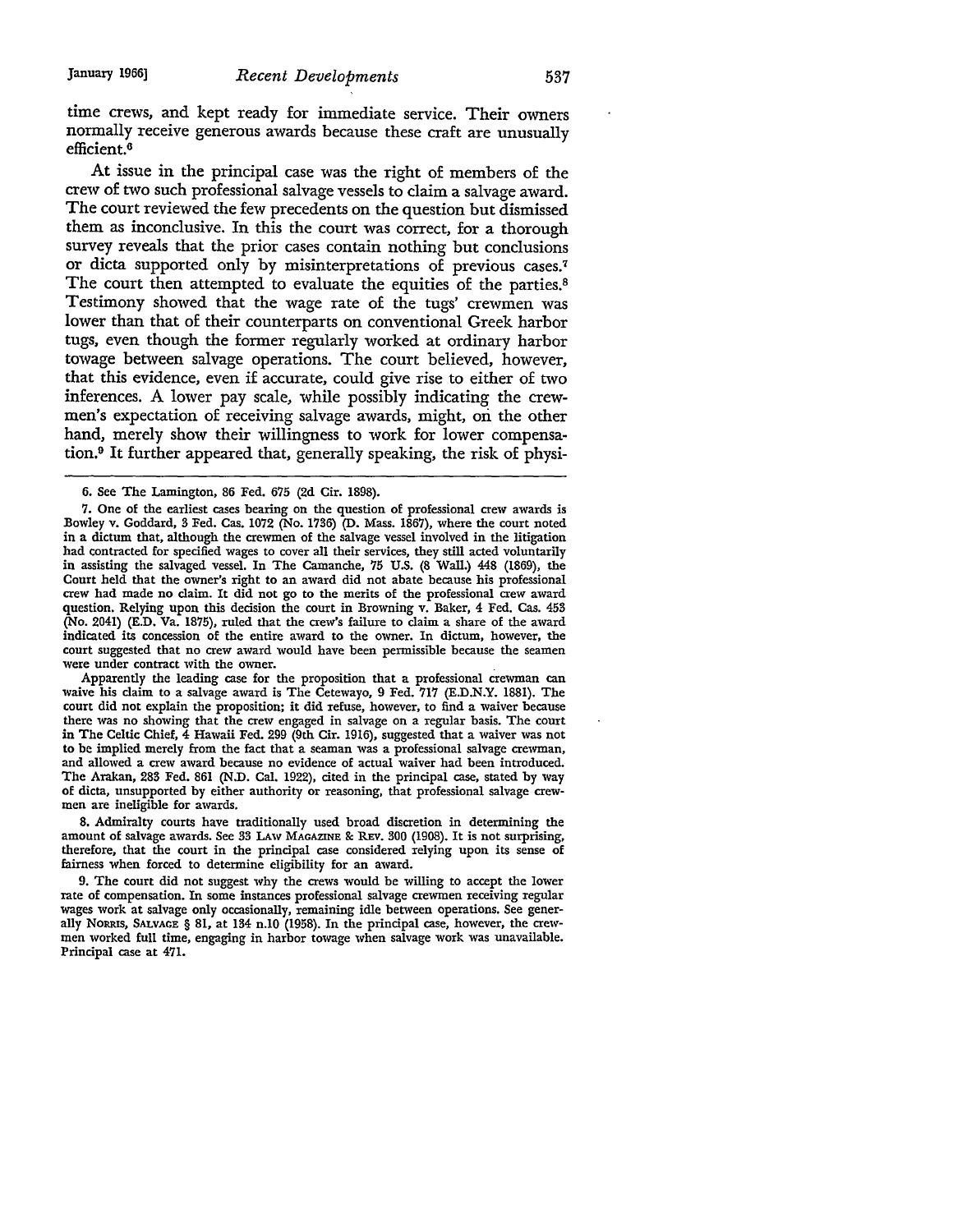cal injury to any professional salvage crewman is lessened by the specialized equipment on board his vessel.1°

The court did not find in the evidence before it any overwhelming reason for either allowing or denying a crew award. Nevertheless, it concluded that a modest crew recovery should be permitted in the instant case simply because the "conscience of admiralty" was so disposed.<sup>11</sup> Although salvage claims are usually negotiated or arbitrated,12 the *ad hoc* nature of the court's decision may lead salvage crewmen, or the owners or insurers of salvaged property, to take future disputes to the federal courts whenever they consider the equities of the particular situation favorable to their position.

Prediction of the outcome of future salvage litigation may be facilitated by a thorough review of the professional salvage crew award question. Such compensation has sometimes been opposed on the theory that the seaman, by becoming a professional salvage crewman, impliedly either abandons any claim to an award in favor of accepting steady employment on a salvage vessel, or else bargains the potential claims away in consideration for his wages.18 These arguments seem untenable in light of present-day maritime law, which finds admiralty courts playing the role of the seaman's guardian, protecting him from abuse and overreaching by his employer.14 It seems anomalous that the same tribunals which place upon the shipowner an affirmative burden of showing that a release executed by an injured crewman was signed with full knowledge of the extent of his injuries as well as of his rights to maintenance, cure, and damages15 should be disposed to hold that a seaman *impliedly* gave up a potential salvage claim-at least without determining whether he knew the nature of his rights and understood that he was foregoing them. A similar paternalism was manifested by Congress in enacting sections 600 and 601 of the Shipping Code,<sup>16</sup> which invalidate

IO. In the principal case the salvage vessels towed the distressed ships to a mooring and then, after tying them up, pushed against them to relieve pressure on the mooring lines. The crews' physical efforts played a very small part in the operation. Sec Nicholas E. Vernicos Shipping Co. v. United States, 223 F. Supp. 116 (S.D.N.Y. 1963). 11. Principal case at 471.

12. Schimski, *Arbitration of Marine Claims at Lloyd's,* 12 ARB. J. (n.s.) 96 (1957),

13. See note 7 *supra.* 

14. See Norris, *The Seaman as Ward of the Admiralty,* 52 MICH. L. REv. 479 (1954). 15. *Id.* at 487.

16. REv. STAT. § 4535 (1875), 46 U.S.C. § 600 (1964), reads in part: "[E]vcry stipulation by which any seaman consents to abandon his right to his wages in the case of the loss of the ship, or to abandon any right which he may have or obtain in the nature of salvage, shall be wholly inoperative." 38 Stat. 1169 (1915), as amended, 46 U.S.C. § 601 (1964), reads in part: "[N]o assignment or sale of wages or of salvage made prior to the accruing thereof shall bind the party making the same." Seamen engaged in the coastal trade are excepted from the coverage of § 600 by the Act of June 9, 1874, 18 Stat. 64, as amended, 46 U.S.C. § 544 (1964).

None of this legislation could be binding in the principal case because the crewmen and the owners of the salvage vessels were Greek nationals, the vessels were of Greek registry, and the events giving rise to the litigation occurred outside the juris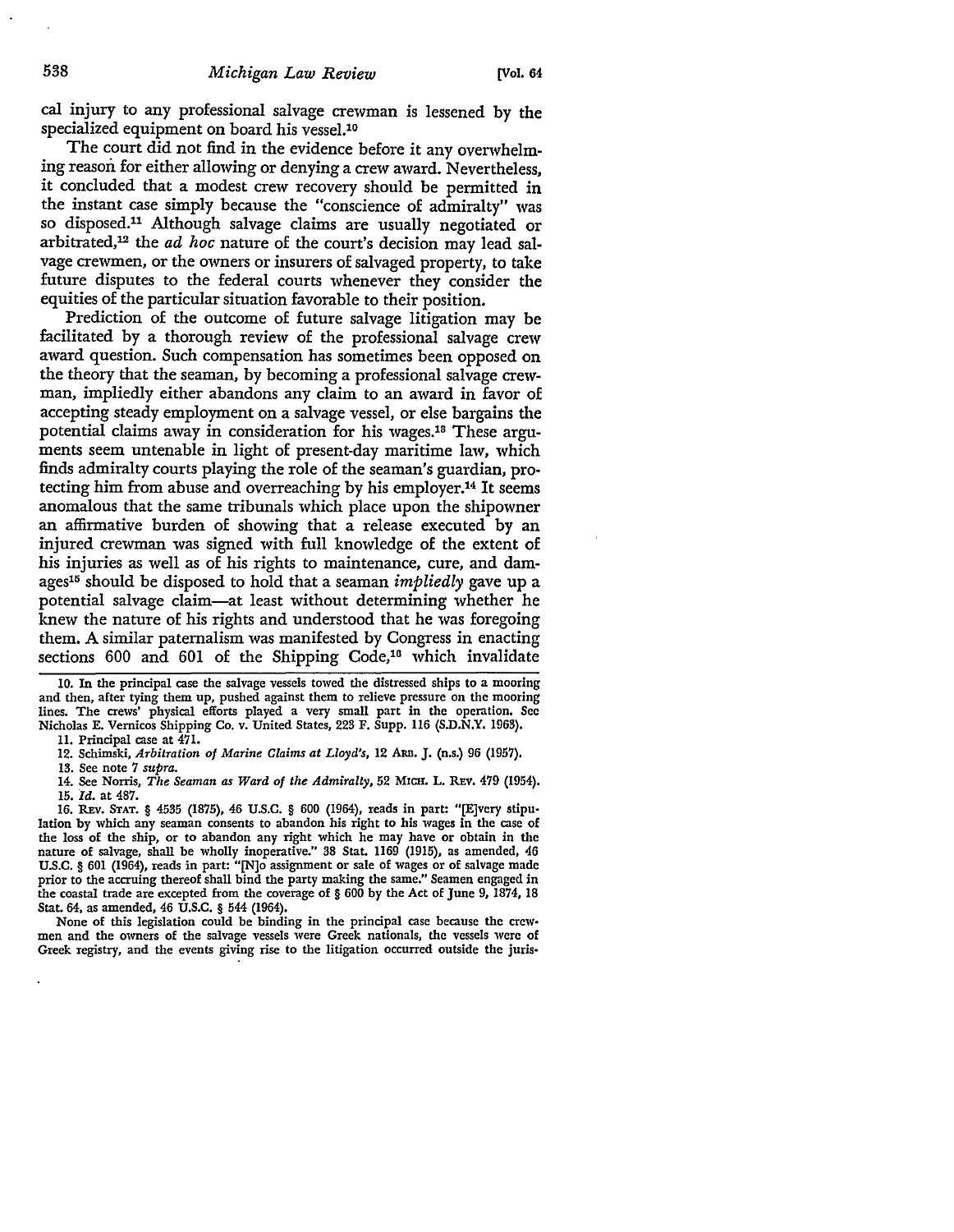certain express attempts by seamen to abandon or assign their salvage rights prior to accrual. This legislation would certainly seem to suggest a national policy against a court's finding an *implied* relinquishment of the same rights.

In the principal case, however, the United States appears not to have argued any type of renunciation theory. Instead, it maintained that the crewmen did not act "voluntarily" toward the naval vessels, since they were regularly employed for the purpose of saving distressed property. This contention goes to the question of whether a particular person has rendered a salvage service as defined by admiralty law,17 rather than to the eligibility of one admittedly a salvor to receive an award.

The flaw in the Government's argument lies in giving too narrow a definition to the word "voluntary." The mere hope of gain, for example, does not render service to distressed property involuntary,18 nor does the fact that the rescuer was motivated by the instinct of self-preservation.19 In fact, previous cases indicate that a salvage claimant's service is "involuntary" only if he has a pre-existing duty to either the imperiled property or the community to lend assistance. A crewman, for example, cannot ordinarily become the salvor of his own ship, for he has contracted to serve the craft at all times irrespective of the hazard involved.<sup>20</sup> Public policy is also furthered by this rule, since one ineligible for a reward is not tempted to allow his ship to become imperiled so that he can salvage her.<sup>21</sup> In theory, at least, passengers cannot be salvors, since they have an obligation, albeit an extremely limited one, stemming from their contract of carriage, to help their ship in distress.22 A duty to the public at large

diction of the United States. Principal case at 467. See generally Lauritzen v. Larsen, 345 U.S. 571 (1953).

The scope of this note does not embrace the questions which may arise when a professional salvage crewman expressly agrees to forego any salvage claim which may accrue to his benefit.

17. See text accompanying note 2 *supra.* .

18. See Norais, op. cit. supra note 9, § 69. There is authority suggesting that a professional salvage crewman can act voluntarily toward the distressed vessel. Bowley v. Goddard, 3 Fed. Cas. 1072 (No. 1736) (D. Mass. 1867).

19. The Lomonosoff, [1921] P. 97 (dictum).

20. E.g., The Tashmoo, 48 F.2d 366 (E.D.N.Y. 1930); The Neptune, I Hagg. 227, 166 Eng. Rep. 81 (Adm. 1824). Under unusual circumstances where the crew has acted beyond the call of duty, the crewmen may receive a salvage award. The Mary Hale, 16 Fed. Cas. 985 (No. 9213) (S.D. Fla. 1856). One author summarizes these situations as follows: where their ship was absolutely abandoned without hope of recovery, where she was totally lost by shipwreck and either went to the bottom or "left her bones on the shore," where she was taken by a hostile power and later recaptured by the crew, or where the crew was mistakenly discharged from service prior to salvage. NoRRIS, op. *cit. supra* note 9, § 52.

21. See Elrod v. Luckenback S.S. Co., 62 F. Supp. 935 (S.D.N.Y. 1945).

22. The Vrede, Lush. 325, 167 Eng. Rep. 143, 144 (Adm. 1861) (Lushington, J.). The passenger's duty to his ship, of course, is much less exacting than that of the crew. He may desert the vessel at any time. Furthermore, he is thought to be acting above the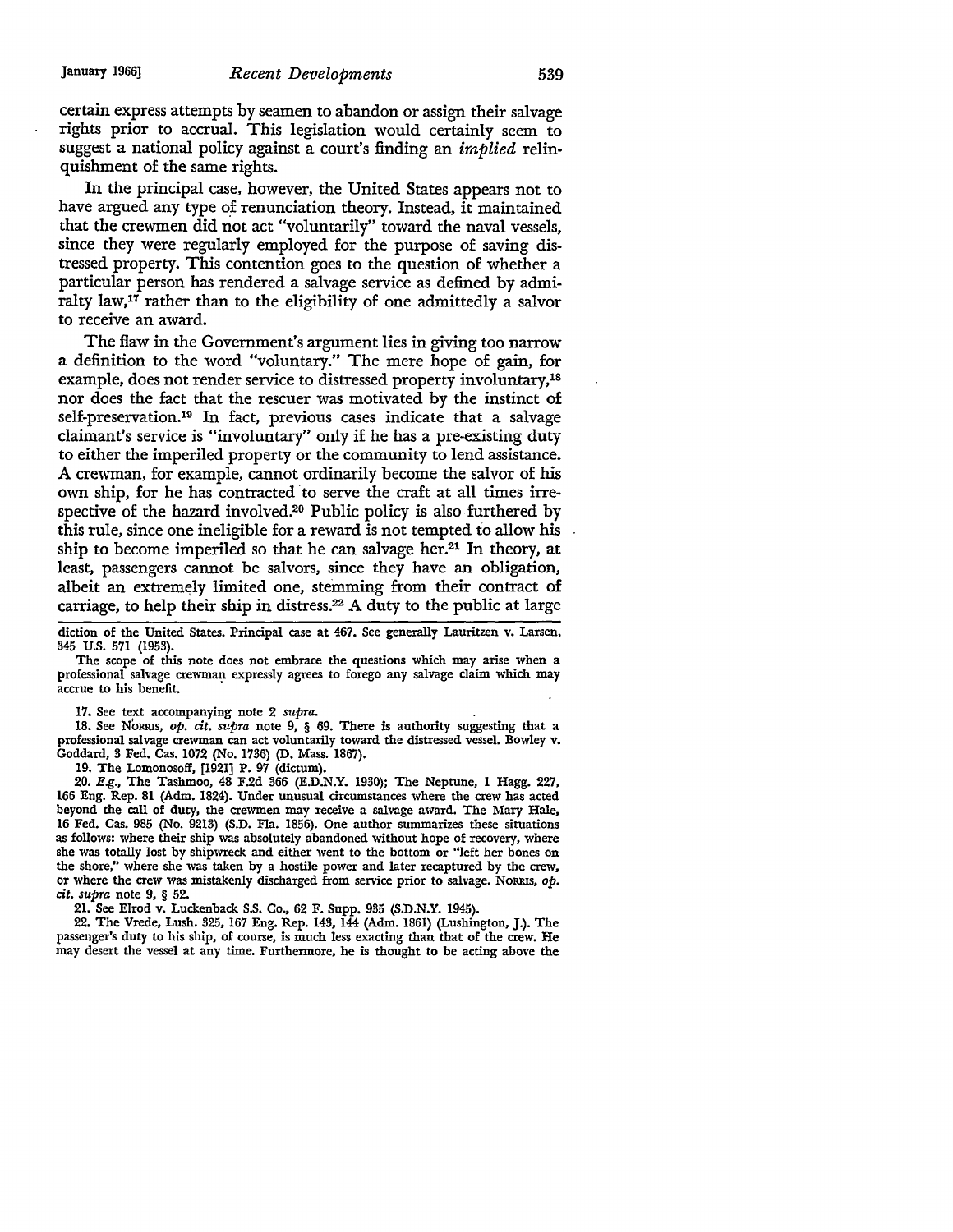for whom he works makes "involuntary" the assistance rendered by a government servant in the usual scope of his employment. Thus, harbor firemen or Coast Guardsmen bound by law, regulation, or the nature of their offices to rescue distressed property at sea cannot normally be salvors.23 Another policy is thereby implemented: the conduct of public servants will remain untainted by the hope of personal reward.24 Professional salvage crewmen, however, are not bound by contract to the distressed vessel, nor have they agreed to do the public's bidding. Indeed, it is anomalous to say that these seamen had an obligation to either the imperiled craft or the community which would make their assistance "involuntary," when the owner of their tug, by whose will their activities were governed, had no similar obligation.25

On the other hand, there are cogent reasons for allowing a modest award to professional salvage crewmen. Salvage awards are made **in**  the hope that the prospect of compensation will encourage those in a position to do so to engage **in** salvage operations and to carry them out as efficiently as possible.26 While the professional salvage crewman will no doubt be prompted by the contract with his employer to lend aid as the latter directs, the expectation of remuneration over and above his usual wages will motivate him to expend his utmost effort. A crew award also serves the best interests of the salvage vessel's owner, for the greater the value of the salvaged property the larger his own compensation is likely to be.27 Furthermore, the owner faces the possibility of receiving little or no award if the value of the property is lessened through the crew's negligence or intentional misconduct.28 Presumably a crew award would be computed on the basis of the same considerations used to assess the owner's. The risk of losing all or part of their own award would provide the crewmen with an added incentive to perform carefully and diligently, thereby lessening the chance of the owner's award being diminished because of their misfeasance.

Although there are good reasons for allowing professional salvage crew awards and no convincing arguments for prohibiting them,

call of duty and, thus, eligible for a salvage award, when he does more to assist than simply operate the ship's machinery. See The Connemara, 108 U.S. 352 (1883); Towle v. The Great Eastern, 24 Fed. Cas. 75 (No. 14,110) (S.D.N.Y. 1864).

23. The Lyman M. Law, 122 Fed. 816 (D.C. Me. 1903) (dictum) (Coast Guardsman); Davey v. The Mary Frost, 7 Fed. Cas. 14 (No. 3592), *affirming* 7 Fed. Cas. II (No. 3591) (E.D. Tex. 1876) (fireman).

24. Thornton v. The Livingston Roe, 90 F. Supp. 342 (S.D.N.Y. 1950).

25. It is clear that the owner of a professional salvage vessel is entitled to an award. See, *e.g.,* The Camanche, 75 U.S. (8 Wall.) 448 (1869). The government did not contend that the *owners* of the tugs in the principal case were not volunteers.

26. Mason v. The Blaireau, 16 Fed. Cas. 1009 (No. 9230) (D. Md. 1803).

27. See The Blackwall, 77 U.S. (10 Wall.) 1 (1869).

28. See Danner v. United States, 99 F. Supp. 880 (S.D.N.Y. 1951).